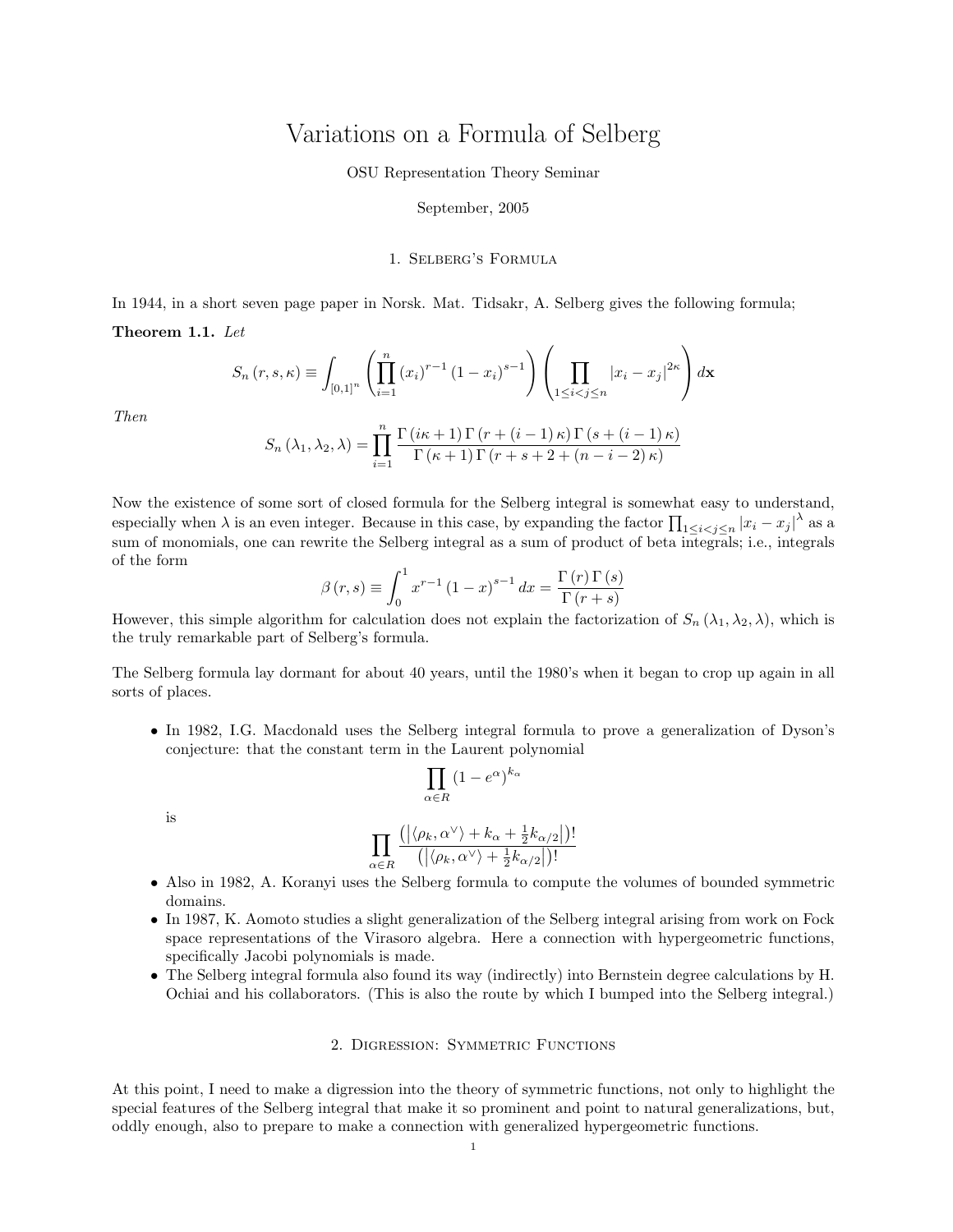By a symmetric polynomial we mean a polynomial  $p(\mathbf{x}_{(n)}) = p(x_1, \ldots, x_n)$  that is invariant under the natural action of the permutations group  $\mathfrak{S}_n$ ; i.e.

$$
p(x_1, \ldots, x_n) = p(x_{\sigma(1)}, \ldots, x_{\sigma(n)}) \qquad , \qquad \forall \sigma \in \mathfrak{S}_n
$$

By a symmetric function we shall usually mean a function of, say  $n$ , variables that's similarly invariant under the natural action of  $\mathfrak{S}_n$ , although the same terminology is sometimes used to refer to a formal polynomial expression in an infinite number of variables, that's invariant under arbitary interchanges of variables.

There are several important bases for the symmetric polynomials in  $n$  variables, each parameterized by partitions of length  $n$ .

A partition  $\lambda$  of length n is simply a non-increasing list of non-negative integers; i.e.,  $\lambda = [\lambda_1, \lambda_2, \ldots, \lambda_n]$ with  $\lambda_1 \geq \lambda_2 \geq \cdots \geq \lambda_n \geq 0$ . The weight  $|\lambda|$  is the some of its parts; i.e.,  $|\lambda| = \sum_{i=1}^n \lambda_i$ . There is a partial ordering of the set of partitions of weight  $w$ , called the *dominance partial ordering*, defined as follows

$$
\mu \le \lambda \quad \Longrightarrow \quad \sum_{i=1}^{m} \left( \lambda_i - \mu_i \right) \ge 0 \qquad , \qquad \text{for } m = 1, 2, \dots, n
$$

We start with the monomial symmetric functions. Let  $\lambda = [\lambda_1, \ldots, \lambda_n]$  be a partition, and let  $x^{\lambda}$  $x_1^{\lambda_1}\cdots x_n^{\lambda_n}$  be the corresponding monomial. The monomial symmetric function  $m_\lambda$  is the sum of all distinct (monic) monomials that can be obtained from  $x^{\lambda}$  by permuting the  $x_i$ 's. Every homogeneous symmetric polynomial of degree d can be uniquely expressed as a linear combination of the  $m_\lambda$  with  $|\lambda| = d$ .

The *power sum* symmetric polynomials are defined as follows. For each  $r \geq 1$ , let

$$
p_r = m_{(r)} = \sum_{i=1}^n x_i^r
$$

and then for any partition  $\lambda$ , set

$$
p_{\lambda}(x) = p_{\lambda_1}(x) p_{\lambda_2}(x) \cdots p_{\lambda_n}(x)
$$

The power sum symmetric functions  $p_{\lambda}(x)$  with  $|\lambda| = d$  provide another basis for the homogeneous symmetric polynomials of degree d. (In what follows, the power sum symmetric functions are only used to define a particular inner product for the symmetric polynomials; i.e., an inner product will be defined by specifying matrix entries with respect to the basis of power sum symmetric polynomials).

The Schur polynomials provide yet another basis. These can be defined as follows. For any partition  $\lambda$  of length  $n$ ,

$$
a_{\lambda}\left(x\right) = \det\left(x_i^{\lambda_j}\right)
$$

The  $a_{\lambda}(x)$  are obviously odd with respect to the action of the permutation group  $\mathfrak{S}_n$ ; i.e.  $a_{\lambda}(\sigma(x))$  = sgn  $(\sigma)$  a<sub>λ</sub>  $(x)$  for all  $\sigma \in \mathfrak{S}_n$ . However, it turns out that  $a_\lambda = 0$  for and  $\lambda < \delta \equiv [n-1, n-2, \ldots, 1, 0]$ , and that, for every partition  $\lambda$ ,  $a_{\delta}(x)$  divides  $a_{\lambda+\delta}(x)$ . Indeed,

$$
s_{\lambda}(x) \equiv \frac{a_{\lambda+\delta}(x)}{a_{\delta}(x)}
$$

is a symmetric polynomial of degree  $|\lambda|$ . The polynomials  $s_{\lambda}(x)$  are the Schur symmetric polynomials. The Schur polynomials  $\{s_\lambda \mid |\lambda| = d\}$  provide another fundamental basis for the symmetric polynomials that are homogeneous of degree d. A special case that will be important to us latter on is

$$
s_{\delta}(x) = \prod_{1 \leq i < j \leq n} (x_i + x_j)
$$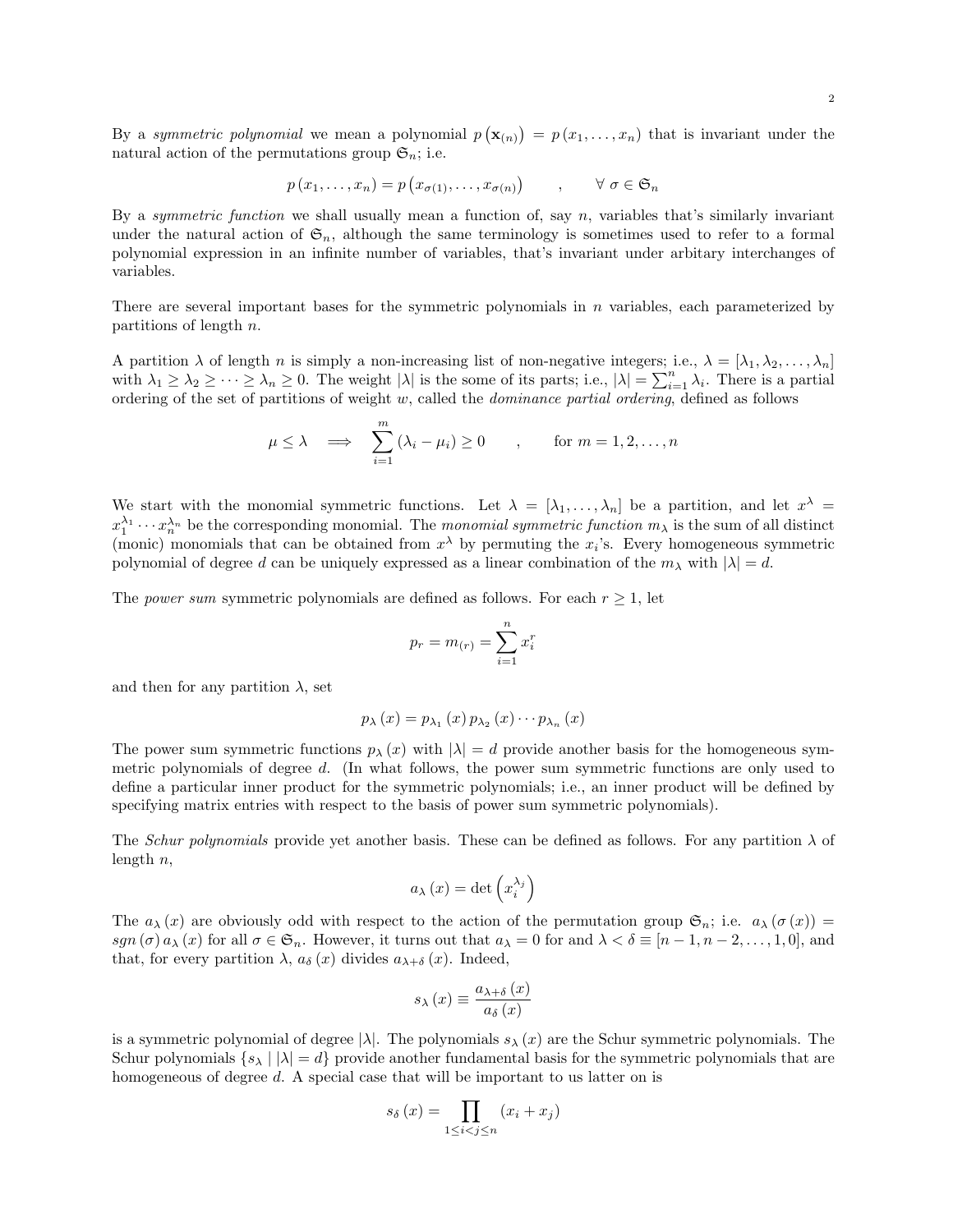$$
a_{\delta}(x) = \det \begin{bmatrix} x_1^{n-1} & x_1^{n-2} & \cdots & x_1 & 1 \\ x_2^{n-1} & x_2^{n-2} & \cdots & x_2 & 1 \\ \vdots & \vdots & \ddots & \vdots & \vdots \\ x_{n-1}^{n-1} & x_{n-1}^{n-2} & \cdots & x_{n-1} & 1 \\ x_n^{n-1} & x_n^{n-2} & \cdots & x_n & 1 \end{bmatrix} = \prod_{1 \le i < j \le n} (x_i - x_j) .
$$

The zonal polynomials  $Z_{\lambda}$  are defined as follows. Let  $G = GL(n, \mathbb{R})$  and  $K = O(n)$ , the maximal compact subgroup of G. Let  $P(G)$  be the space of polynomials on G, let  $P(G/K)$  be the subpace of polynomials constant on the cosets  $G/K$ , and let  $P(G, K)$  the subspace of polynomials constant on the double cosets  $K\backslash G/K$ . Let  $P^m(G,K)$  be the subspace of homogeneous polynomials of degree m. It turns out that the polynomials  $p \in P^{2m}(G,K)$  are determined by their values on the diagonal matrices, and that  $p(g)$  $p^*(x_1^2,\ldots,x_n^2)$  where the  $x_i^2$  are the eigenvalues of  $g^Tg$  and  $p^*$  is a symmetric polynomial in *n*-variables homogeneous of degree m. On the other hand, when one decomposes  $P(G/K)$  into representations of G, the corresponding representations are parameterized by partitions  $\lambda$ , and within each irreducible summand the is a unique spherical vector  $z_{\lambda}(g)$ . The correspondence  $z_{\lambda}(g) \to z_{\lambda}^{*}(x_1^2,\ldots,x_n^2)$  yields a symmetric polynomial, and in fact another partition-indexed basis for the symmetric polynomials.

Remark 2.1. A similar construction for the symmetric space  $GL(n, \mathbb{C})$  /U (n) yields a basis for the symmetric polynomials that in fact coincides with the Schur basis.

Remark 2.2. In fact, the Schur polynomials can be uncovered in yet another way. It turns out that the Schur polynomial corresponding to a partition  $\lambda$  of length n, corresponds exactly to the Weyl character of the finite dimensional representation of  $SL_{n+1}$  corresponding to the partition  $\lambda$ ; (i.e, the representation with highest weight

$$
\lambda_1\alpha_1+\cdots+\lambda_n\alpha_n
$$

as expressed in terms of the simple roots  $\alpha_i = \varepsilon_i + \varepsilon_{i-1} \in \mathbb{R}^{n+1}$ <sup>1</sup>

nant

Remark 2.3. And it turns out that are there are natural bases, indexed by partitions, associated with spherical polynomials on symmetric spaces for  $SL(n, \mathbb{R})$ ,  $SL(n, \mathbb{C})$  and  $SL(n, \mathbb{H})$ , and that the Jack symmetric polynomials  $P_{\lambda}^{(\alpha)}$  $\lambda^{(\alpha)}$  for the cases  $\alpha = 2, 1$ , and  $\frac{1}{2}$  can also be as the spherical polynomials for, respectively,  $GL(n,\mathbb{R}), GL(n,\mathbb{C})$  and  $GL(n,\mathbb{H}).$ 

Jack's symmetric functions  $P_{\lambda}^{(\alpha)}$  $\lambda^{(\alpha)}$  are symmetric functions indexed by partitions and depending rationally on a parameter  $\alpha$ , which interpolate between the Schur functions  $s_{\lambda}(x)$  and the zonal polynomials  $Z_{\lambda}(x)$ . They are (uniquely) characterized by two properties

- (i)  $P_{\lambda}^{(\alpha)}$  $\sum_{\lambda}^{(\alpha)}(x) = m_{\lambda}(x) + \sum_{\mu < \lambda} c_{\lambda,\mu} m_{\mu}(x)$ ; that is, the "leading term" of  $P_{\lambda}^{(\alpha)}$  $\lambda^{(\alpha)}$  is the monomial symmetric functions  $m_{\lambda}$  and the remaining terms involve only monomial symmetric functions  $m_{\mu}$  for which the partition index  $\mu$  is less than  $\lambda$  with respect to the dominance ordering.
- (ii) When one defines a scalar product on the vector space of homogeneous polynomials of degree d by

$$
\langle p_{\lambda}, p_{\mu} \rangle = \delta_{\lambda, \mu} \alpha^{\ell(\lambda)} z_{\lambda}
$$

$$
z_{\lambda} \equiv \prod_{r=1}^{n} \left( r^{m_{\lambda}(r)} \cdot m_{\lambda}(r)! \right)
$$

<sup>1</sup>A little more precisely, the translation goes as follows

$$
\chi_{\lambda} = \frac{\sum_{w \in W} sgn(w) e^{w(\lambda + \rho)}}{\sum_{w \in W} sgn(w) e^{w\rho}} \quad \longleftrightarrow \quad s_{\lambda}(x)
$$

after changing variables to  $x_i \equiv e^{\varepsilon_i - \frac{1}{n} (\varepsilon_1 + \dots + \varepsilon_{n+1})}$ .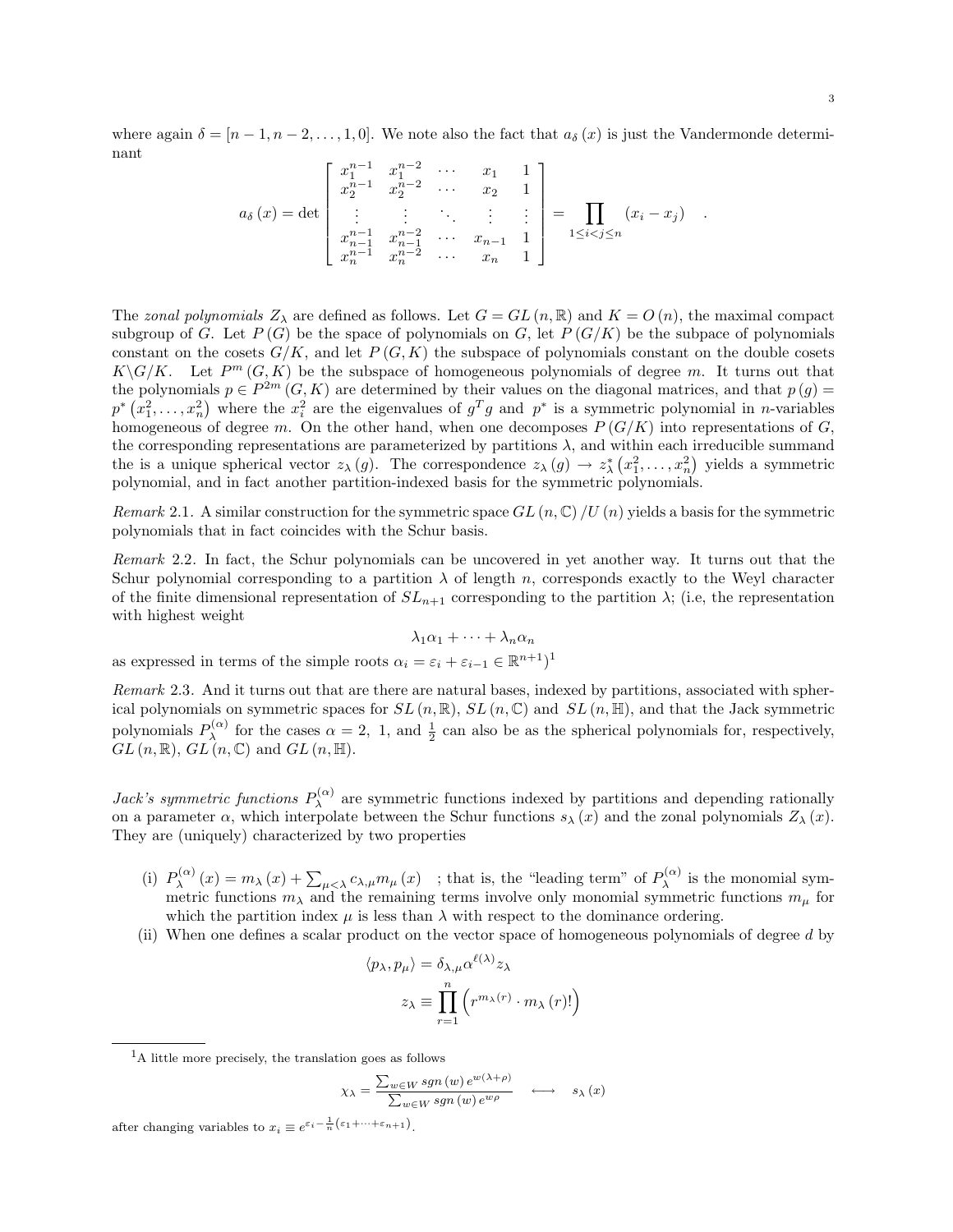where  $m_{\lambda}(r)$  is the number of times the integer r appears in  $\lambda$ , then

$$
\langle P_{\lambda}^{(a)}, P_{\mu}^{(\alpha)} \rangle = 0
$$
 if  $\mu \neq \lambda$ .

Remark 2.4. The question that should be forming in everybody's mind is: WTF! so many bases, can't this theory be formulated in a basis independent way. Well, of course, part of the reason for so many bases is that different natural bases for symmetric functions indexed by partitions crop up in many different contexts.

But with this complaint in mind, we point out that the initial interest in Jack symmetric functions lied precisely in the fact that by varying the parameter  $\alpha$  one can interpolate between these various bases. (And latter developments have put the Jack symmetric polynomials inside other continuous families of symmetric polynomials).

#### 2.1. An alternative characterization of Jack symmetric polynomials.

**Theorem 2.5.** For each partition  $\lambda$  of length  $\ell(n) \leq n$ , there exists a polynomial  $J_{\lambda}^{(\alpha)}$  $J_\lambda^{(\alpha)}\left(\mathbf{x}_{(n)}\right)\equiv J_\lambda^{(\alpha)}$  $\lambda^{(\alpha)}(x_1,\ldots,x_n)$ with coefficients in  $\mathbb{Q}(\alpha)$  satisfying the conditions

• (Triangularity)  $J_{\lambda}^{(\alpha)}$  $\chi_{\lambda}^{(\alpha)}\left(\mathbf{x}_{(n)}\right)$  is representable in the form

$$
J_{\lambda}^{(\alpha)}\left(\mathbf{x}_{(n)}\right) = \sum_{\mu \leq \lambda} v_{\lambda\mu} m_{\lambda}\left(\mathbf{x}_{(n)}\right) \qquad , \qquad v_{\lambda\mu} \in \mathbb{Q}(\alpha) ;
$$

• (Differential Equation).

$$
D(\alpha) J_{\lambda}^{(\alpha)} (\mathbf{x}_{(n)}) = \beta_{\lambda} (\alpha) J_{\lambda}^{(\alpha)} (\mathbf{x}_{(n)})
$$

where

$$
D(\alpha) = \frac{\alpha}{2} \sum_{i=1}^{n} x_i^2 \frac{\partial^2}{\partial x_i^2} + \sum_{i \neq j} \frac{x_i^2}{x_i - x_j} \frac{\partial}{\partial x_i}
$$

$$
\beta_{\lambda}(\alpha) = \frac{\alpha}{2} \sum_{i} \lambda_i (\lambda_i - 1) - \sum_{i} (i - 1) \lambda_i + (n - 1) |\lambda|
$$

• (Normalization) If  $|\lambda| = n$ , then the coefficient of  $J_{(1n)}^{(\alpha)}$  $\binom{(\alpha)}{(1^n)} (\mathbf{x}_{(n)})$  in the expansion (\*) is n!.

Remark 2.6. This theorem is relatively easy to given the initial characterization of Jack symmetric functions (in terms of the inner product  $\langle \cdot, \cdot \rangle_{(\alpha)}$ ; a straight-forward calculations reveal that, with respect to this inner product,  $D(\alpha)$  is self-adjoint, and that  $D(\alpha) J_{\lambda}^{(\alpha)}$  $\lambda^{\alpha}$  preserves the triangularity of the decomposition  $(*)$ . Combined, these calculations infer that  $D(\alpha)$  acts diagonally on the basis  $\left\{J_{\lambda}^{(\alpha)}\right\}$  $\left\{\mathbf{x}_{(n)}\right\}$ , and direct calculation of the action of  $D(\alpha)$  on  $n!m_{(1^n)}(\mathbf{x}_{(n)})$ , the term of (\*) responsible for normalizing the  $J_\lambda^{(\alpha)}$  $\chi^{(\alpha)}\left(\mathbf{x}_{(n)}\right),$ gives the eigenvalue  $\beta_{\lambda}(\alpha)$ .

Remark 2.7. The theorem also provides an easy way to establish the connection between zonal polynomials on symmetric spaces and the  $J_{\lambda}^{(\alpha)}$  $\chi^{(\alpha)}$   $(\mathbf{x}_{(n)})$ ; for the differential operator D  $(\alpha)$  for  $\alpha = 2, 1, \frac{1}{2}$  coincides with the Laplace-Beltrami operator for, respectively,  $GL(n,\mathbb{R})$  /O  $(n)$ ,  $GL(n,\mathbb{C})$  /U  $(n)$ , and  $GL(n,\mathbb{H})$  /U  $(n,\mathbb{H})$ .

# 3. Back to the Selberg integral

Okay, now that we know a little about symmetric functions, let's re-examine the Selberg integral

$$
S_n(r, s, \kappa) \equiv \int_{[0,1]^n} \left( \prod_{i=1}^n (x_i)^{r-1} (1-x_i)^{s-1} \right) \left( \prod_{1 \le i < j \le n} |x_i - x_j|^{2\kappa} \right) d\mathbf{x}
$$

We now note the following: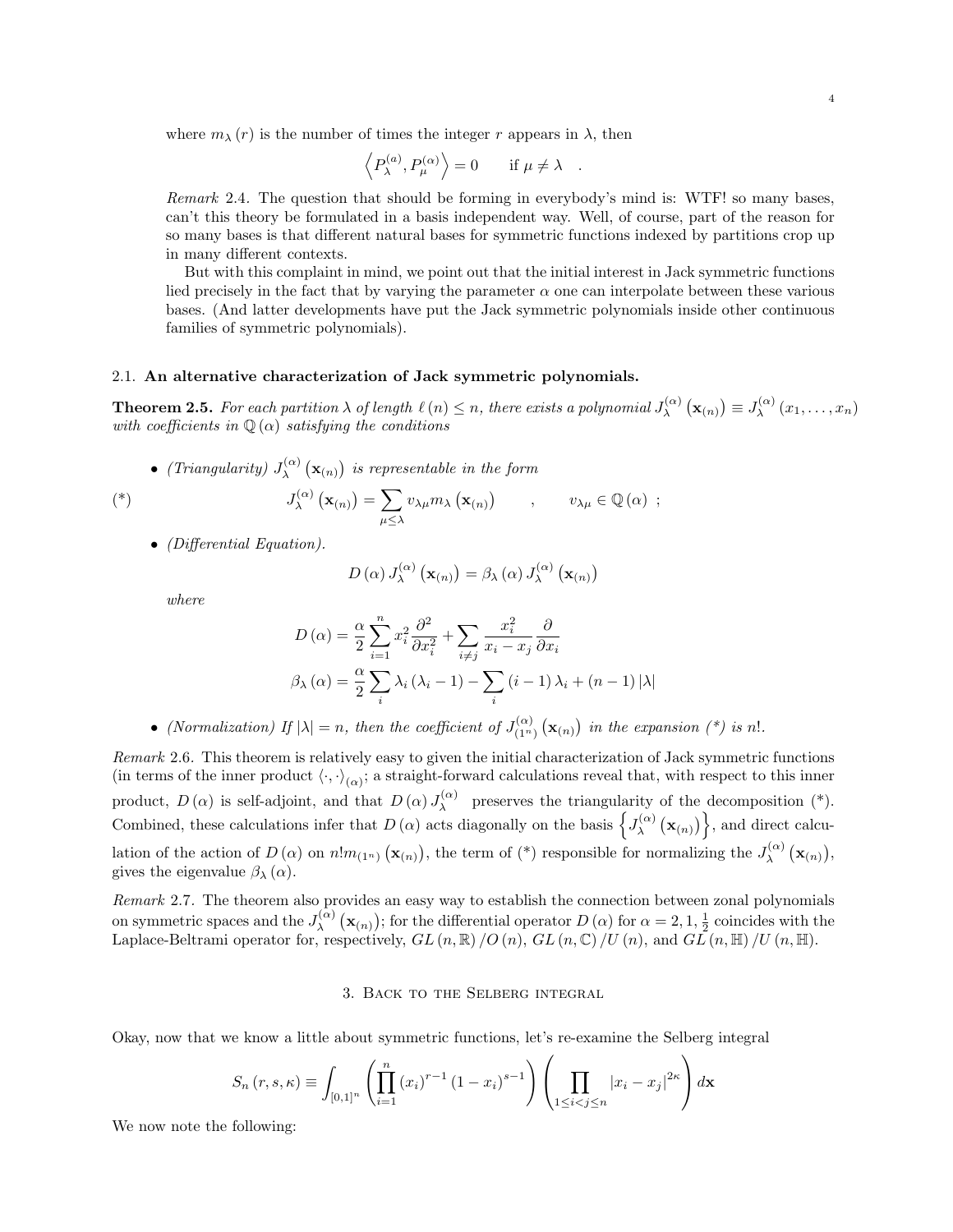• The integrand is a symmetric function:

In fact, the factor  $\prod_{1 \leq i < j \leq n} |x_i - x_j|$  is just the Vandermonde determinant

$$
a_{\delta}\left(x\right) = \det \left[ \begin{array}{ccccc} x_{1}^{n-1} & x_{1}^{n-2} & \cdots & x_{1} & 1 \\ x_{2}^{n-1} & x_{2}^{n-2} & \cdots & x_{2} & 1 \\ \vdots & \vdots & \ddots & \vdots & \vdots \\ x_{n-1}^{n-1} & x_{n-1}^{n-2} & \cdots & x_{n-1} & 1 \\ x_{n}^{n-1} & x_{n}^{n-2} & \cdots & x_{n} & 1 \end{array} \right]
$$

and the factor  $\prod_{i=1}^n x_i$  is just  $m_{(1^n)}(\mathbf{x})$ . The factor  $\prod_{i=1}^n (1-x_i)$  is also symmetric.

• The region of integration is also  $\mathfrak{S}_n$  invariant and so the crux of the problem is to compute

$$
S_n(r, s, \kappa) = n! \int_{\Omega_n} \left( \prod_{i=1}^n (x_i)^{r-1} (1-x_i)^{s-1} \right) \left( \prod_{1 \le i < j \le n} |x_i - x_j|^{2\kappa} \right)
$$

where

 $\Omega_n = \{ \mathbf{x} \in \mathbb{R}^n \mid 1 \geq x_1 \geq x_2 \geq \cdots \geq x_n \geq 0 \}$ 

invariant under the change of variables  $x_i \to 1 - x_i$ . In fact, it easy to see that

 $S_n(r, s, \kappa) = (-1)^n S_n(s, r, \kappa)$ 

Immediately, several two natural generalizations/modifications spring to mind.

• Generalize the integrand to include more general symmetric functions; say

$$
I_{n,\lambda,r,s,k} \equiv \int_{[0,1]^n} P_{\lambda}^{(\alpha)}(\mathbf{x}) \left( \prod_{i=1}^n (x_i)^{r-1} (1-x_i)^{s-1} \right) \left( \prod_{1 \le i < j \le n} |x_i - x_j|^{2\kappa} \right) d\mathbf{x}
$$

- or
- Change the domain of integration to another fundamental region for  $\mathfrak{S}_n$ .

Now in the application we originally had in mind, the computation of the Bernstein degree for certain unipotent representations, both sorts of modifications had to be dealt with. However, there was nothing in the literature to deal with our particular case, which was

$$
\int_{\mathcal{C}_n} \left( \prod_{i=1}^n x_i \right)^p \left( \prod_{1 \le i < j \le n} \left| x_i^2 - x_j^2 \right|^d \right) d\mathbf{x} = \int_{\mathcal{C}_n} \left( \prod_{i=1}^n x_i \right)^p \left( s_\delta \left( \mathbf{x} \right) \right)^d a_\delta \left( \mathbf{x} \right)^d d\mathbf{x}
$$

where

$$
\mathcal{C}_n = \left\{ \mathbf{x} \in \mathbb{R}^n \mid x_1 \geq \cdots \geq x_n \geq 0 , \sum_{i=1}^n x_i \leq 1 \right\}
$$

The case  $d = 1$  is particularly gruesome since the integrand is actually only invariant under the alternating group (the subgroup of even elements of  $\mathfrak{S}_n$ ).

Okay, I must admit that, so far, this looks like a lot a bru-ha-ha over a Calculus II problem. So let me introduce another element at play here.

## 4. Generalized Hypergeometric Functions

4.1. Classical Hypergeometric Functions. Okay, first of all what are hypergeometric functions (of one variable). Well, the most expedient way to introduce hypergeometric equations is by their power series expansions. Let

$$
(a)_n = a (a+1) (a+2) \cdots (a+n-1) = \frac{\Gamma(a+n)}{\Gamma(a)}
$$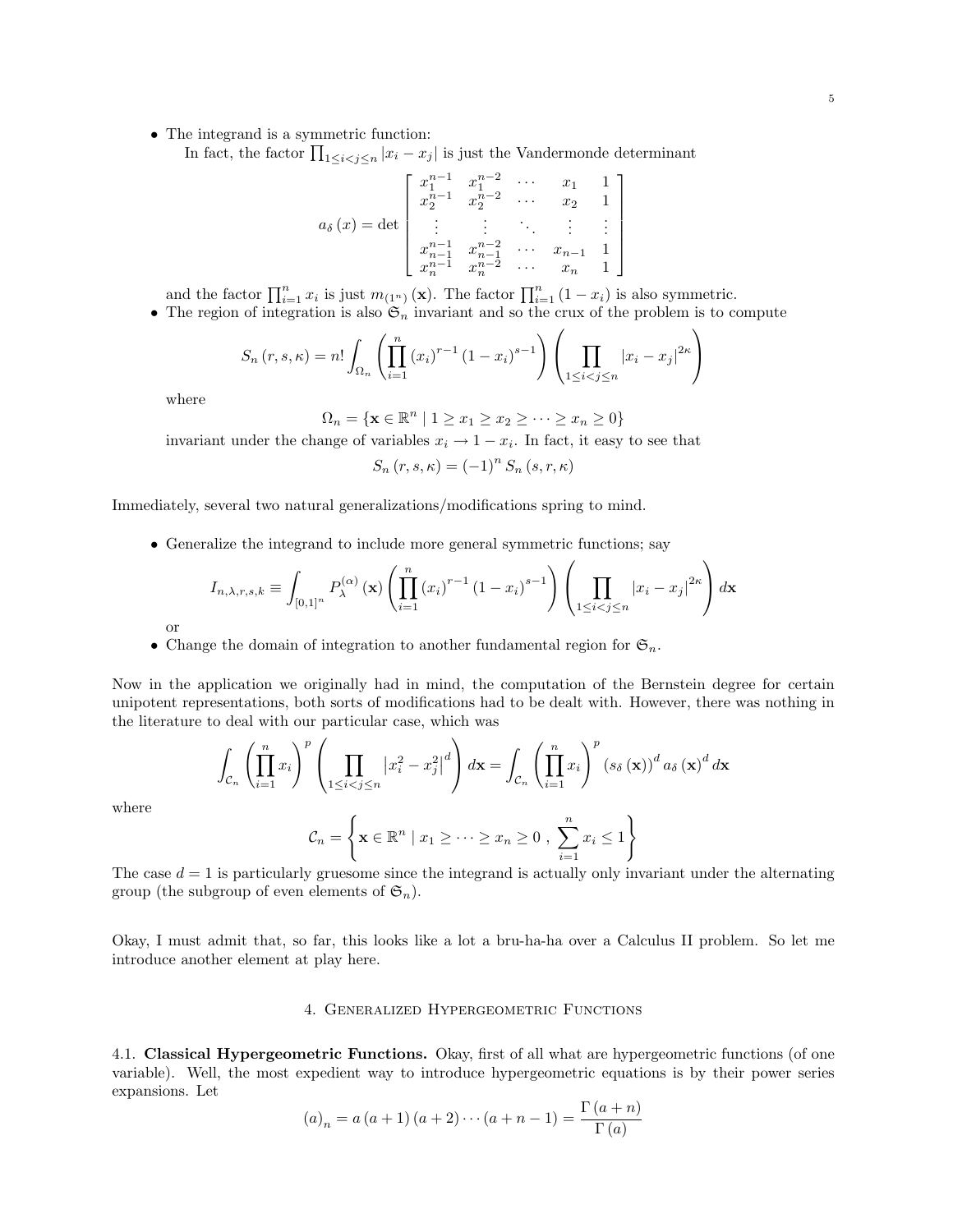and then hypergeometric function  ${}_{q}F_{p}(a_1,\ldots,a_p;b_1,\ldots,b_q;x)$  is

$$
{}_{q}F_{p}(a_{1},...,a_{p};b_{1},...,b_{q};x) \equiv \sum_{n=0}^{\infty} \frac{(a_{1})_{n} \cdots (a_{p})_{n}}{(b_{1})_{n} \cdots (b_{q})_{n} n!}x^{n}
$$

The same series can also be derived as the formal power series solution to

$$
\left[x\frac{d}{dx}\left(x\frac{d}{dx}+b_1-1\right)\cdots\left(x\frac{d}{dx}+b_q-1\right)-x\left(x\frac{d}{dx}+a_1\right)\cdots\left(x\frac{d}{dx}+a_p\right)\right]y=0
$$

But to understand their importance, it's probable best to cite some of their various incarnations:

- Legendre Functions;  $P_{\nu}(x) = 2F_1(-\nu, \nu + 1; 1; \frac{1-x}{2})$
- Gegenbauer polynomials;  $C_n^{\lambda}(x) = \frac{\Gamma(2\lambda+n)}{\Gamma(n+1)\Gamma(2\lambda)} 2F_1(2\lambda+n, -n; \lambda+\frac{1}{2}, \frac{1-x}{2})$
- Bessel functions:  $J_{\alpha}(x) = \frac{(x/2)^{\alpha}}{\Gamma(\alpha+1)} e^{-ix} {}_{1}F_{1}(\alpha + \frac{1}{2}; 2\alpha + 1; 2ix)$
- Whittaker functions; (a linear combination of)  $W_{\lambda,\pm\mu}(x) = x^{\pm\mu+\frac{1}{2}}e^{-x/2}$   $_1F_1(\pm\mu-\lambda,2|\mu|+1;x)$
- Hermite polynomials:  $H_{2n}(x) = (-1)^n \frac{(2n)!}{n!} {}_1F_1(-n; \frac{1}{2}; x^2)$ ,  $H_{2n+1} = (-1)^n \frac{2(2n+1)!}{n!} x {}_1F_1(-n; \frac{3}{2}; x^2)$
- Laguerre polynomials:  $L_n^{\alpha}(s) = \frac{\Gamma(n+\alpha+1)}{\Gamma(n+1)\Gamma(\alpha+1)} 1F_1(-n; \alpha+1; x)$

Even relatively elementary functions have simple expressions in terms of hypergeometric functions; for example,

$$
\log (1 + x) = x \, {}_{2}F_{1} (1, 1; 2; -x)
$$

$$
\tan^{-1} (x) = x \, {}_{2}F_{1} \left(\frac{1}{2}, 1; \frac{3}{2}; -x^{2}\right)
$$

$$
e^{x} = {}_{0}F_{0} (-; -; x)
$$

etc..

In summary and understatement, classical hypergeometric functions provide a nice bit of mathematical infrastructure.

4.2. Generalized Hypergeometric Functions. Generalized hypergeometric functions were first introduced by Herz in the 50's by means of a multivariant Laplace transform. In the one variable case, one can use the Laplace transform to build up the entire array of hypergeometric functions inductively, by starting with  $_0F_0(x) \equiv e^x$ .

Hypergeometric functions of matrix argument have been studied since the 60's by statisticians (most notably, James) where they were introduced as power series of the form

$$
{}_{p}F_{q}\left(a_{1};\ldots,a_{p};b_{1},\ldots,b_{q};\mathbf{t}_{(n)}\right)=\sum_{d=0}^{\infty}\sum_{|\lambda|=d}\frac{\left[a_{1}\right]_{\lambda}\cdots\left[a_{p}\right]_{\lambda}}{\left[b_{1}\right]_{\lambda}\cdots\left[b_{q}\right]_{\lambda}d!}Z_{\lambda}\left(\mathbf{t}_{(n)}\right)
$$

Here the  $Z_{\lambda}(\mathbf{t}_{(n)})$  is (up to normalization) the zonal polynmomial in n variables  $t_1, \ldots, t_n$  corresponding to a partition  $\lambda = (\lambda_1, \dots, \lambda_n)$ , and  $[a]_{\lambda}$  is the generalized Pochhammer symbol:

$$
[a]_{\lambda} = \prod_{i=1}^{n} \left( a - \frac{1}{2} \left( i - 1 \right) \right)_{\lambda_i} \equiv \prod_{i=1}^{n} \prod_{j=1}^{\lambda_i} \left( a - \frac{1}{2} \left( i - 1 \right) + j - 1 \right)
$$

Of course, the zonal polynomials also have a group theoretical interpretation, they are the spherical polynomials on  $GL(n,\mathbb{R})$  /0 (n) and generalize to spherical polynomials on other bounded symmetric domains. And as such, that's how notions of generalized hypergeometric have gained some some prominence in analytic representation theory.